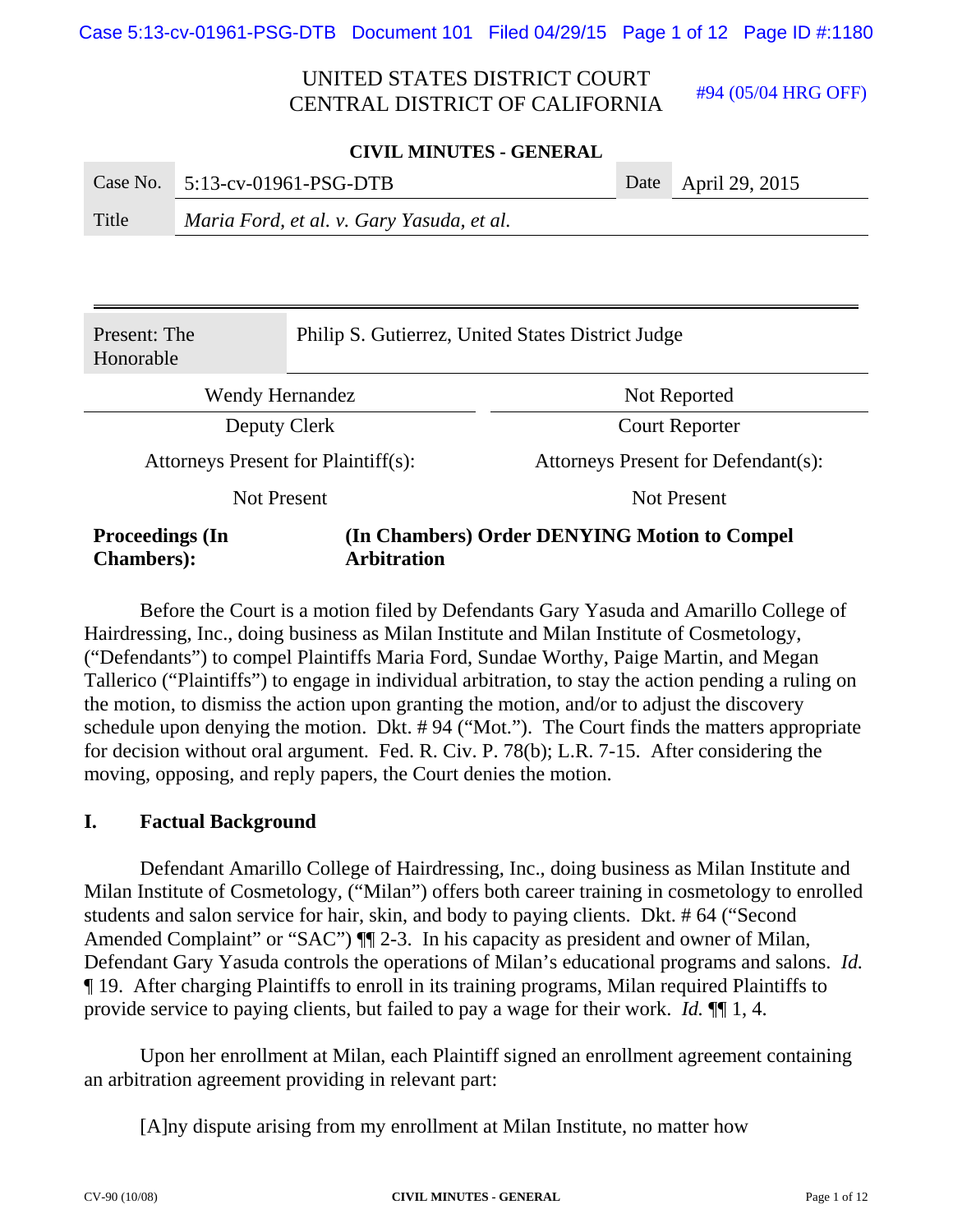#### **CIVIL MINUTES - GENERAL**

|       | Case No. 5:13-cv-01961-PSG-DTB            | Date April 29, 2015 |
|-------|-------------------------------------------|---------------------|
| Title | Maria Ford, et al. v. Gary Yasuda, et al. |                     |

described, pleaded or styled, shall be resolved by binding arbitration, under the substantive and procedural requirements of the Federal Arbitration Act, by a single arbitrator, conducted by the American Arbitration Association (AAA) at Milan Institute, 2822 F. Street[,] Bakersfield, CA 93301, under its Commercial Rules. All determinations as to the scope, enforceability and effect of this arbitration agreement shall be decided by the arbitrator, and not by a court. The award rendered by the arbitrator may be entered in any court having jurisdiction.

Dkt. # 94-2 ("Roohparvar Dec."), Exh. A-D (collectively, "Arbitration Agreement") (italics omitted).

Plaintiffs' agreements described the terms of arbitration as follows:

- 1. Both Student and the College irrevocably agree that any dispute between them shall be submitted to Arbitration.
- 2. Neither the Student nor the College shall file or maintain any lawsuit in any court against the other, and agree that any suit filed in violation of this Agreement shall be dismissed by the court in favor of an arbitration conducted pursuant to this Agreement.
- 3. The costs of the arbitration filing fee, arbitrator's compensation and facilities fees will be by the School [sic].
- 4. The arbitrator's decision shall be set forth in writing and shall set forth the essential findings and conclusions upon which the decision is based.
- 5. Any remedy available from a court under the law shall be available in the arbitration.

### *Id.*

## **II. Procedural History**

On October 28, 2013, Plaintiffs filed a proposed class action complaint for violations of federal and state wage and hour laws. Dkt. #1 ("Cpt.") ¶¶ 45-68. On June 6, 2014, Plaintiffs filed a first amended complaint, changing the named plaintiffs and adding new state wage and hour claims. Dkt. # 42. On June 23, 2014, Defendants moved to dismiss on the grounds that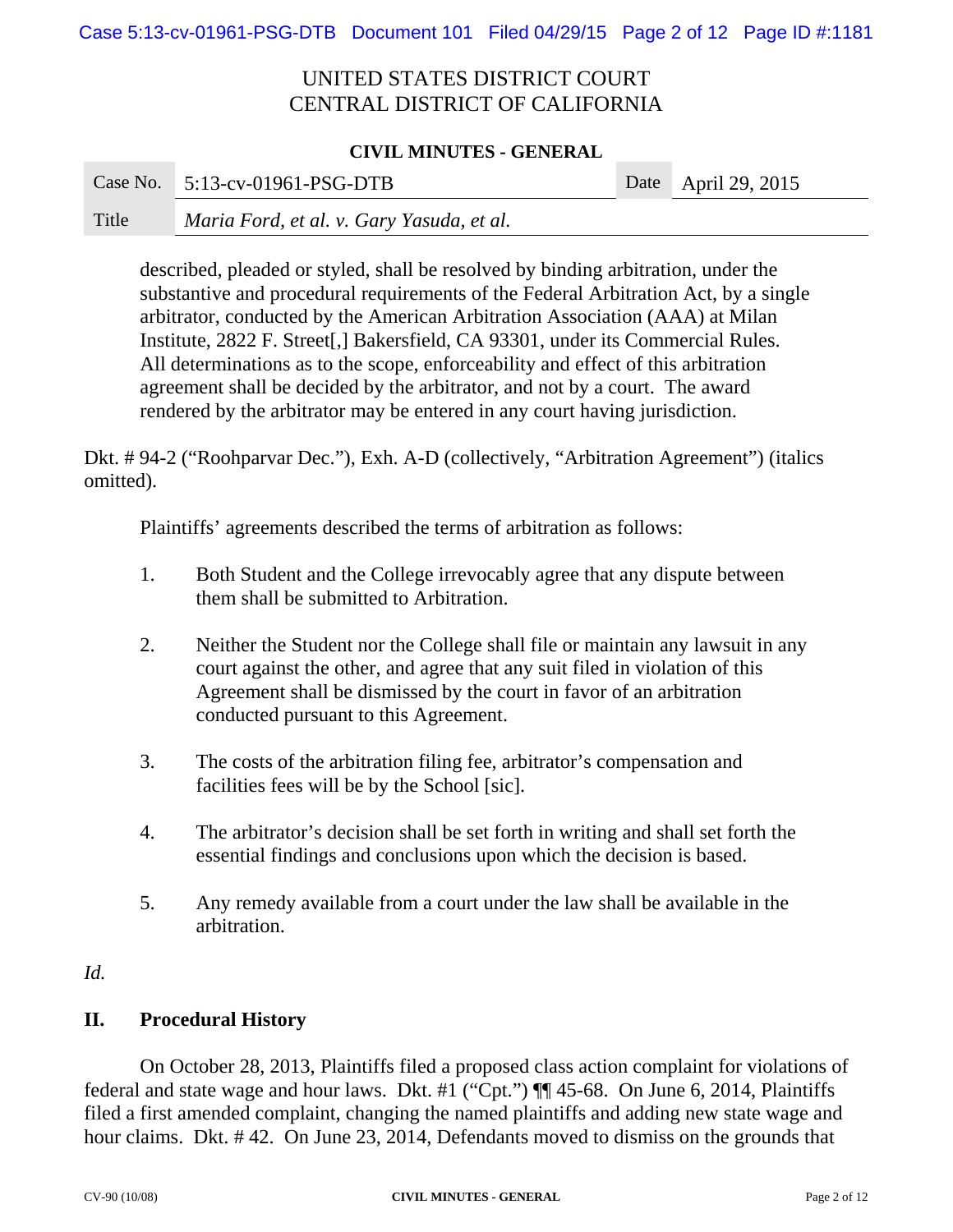#### **CIVIL MINUTES - GENERAL**

|       | Case No. $5:13$ -cv-01961-PSG-DTB         | Date April 29, 2015 |
|-------|-------------------------------------------|---------------------|
| Title | Maria Ford, et al. v. Gary Yasuda, et al. |                     |

Plaintiffs were not employees as a matter of law, and that Yasuda had no individual liability for their wage and hour claims. Dkt. #44. On July 30, 2014, the Court granted the motion to dismiss in part with leave to amend, dismissing the causes of action against Yasuda for violation of the Fair Labor Standards Act ("FLSA") (29 U.S.C. § 206), violation of the California Unfair Competition Law ("UCL") (Cal. Bus. & Prof. Code §§ 17200, *et seq.*), and declaratory relief. Dkt. # 52.

On August 29, 2014, Plaintiffs filed a second amended complaint for: (1) violation of the FLSA; (2) failure to provide minimum wages (Cal. Lab. Code § 1194); (3) failure to provide overtime wages (Cal. Lab. Code § 510); (4) failure to provide meal and rest breaks (Cal. Lab. Code §§ 226.7, 512); (5) waiting time penalties (Cal. Lab. Code §§ 201, 202, 203); (6) failure to provide itemized wage statements (Cal. Lab. Code § 226); (7) failure to reimburse business expenses (Cal. Lab. Code § 2802); (8) violation of the UCL; (9) civil penalties under the Private Attorneys General Act ("PAGA") (Cal. Lab. Code §§ 2698, *et seq.*); and (10) declaratory relief (28 U.S.C. §§ 2201-2202). SAC ¶¶ 74-164. On September 19, 2014, Defendants filed an answer, raising the issue of arbitration for the first time by pleading as an affirmative defense that:

Plaintiffs' claims and those of some or all of the purported class or collective action members are barred, in whole or in part, because Plaintiffs and/or members of the alleged putative group are contractually bound to arbitrate any grievance and/or any dispute arising between Defendants and each Plaintiff or each putative group member.

### Dkt. # 77 ¶ 15.

The parties have already begun engaging in discovery. On May 19, 2014, the Court granted the parties' joint stipulation to concentrate initial discovery on the issue of whether the proposed class members are employees. Dkt. # 39. On November 14, 2014, Plaintiffs served both Defendants with a first set of interrogatories, requests for admission, and requests for production. Dkt. # 98-1 ("Schwartz Decl.") ¶ 2. On November 28, 2014, the parties filed a joint Rule 26(f) report, noting that they had "already begun to exchange written discovery requests and notice depositions." Dkt. # 81 at 6. In a footnote of the Rule 26(f) report, Defendants alleged that:

Defendants maintain that, as part of their enrollment at the various Milan schools, each of the Plaintiffs executed Enrollment Agreements which contain an arbitration agreement. Defendants are not waiving any rights as to the arbitration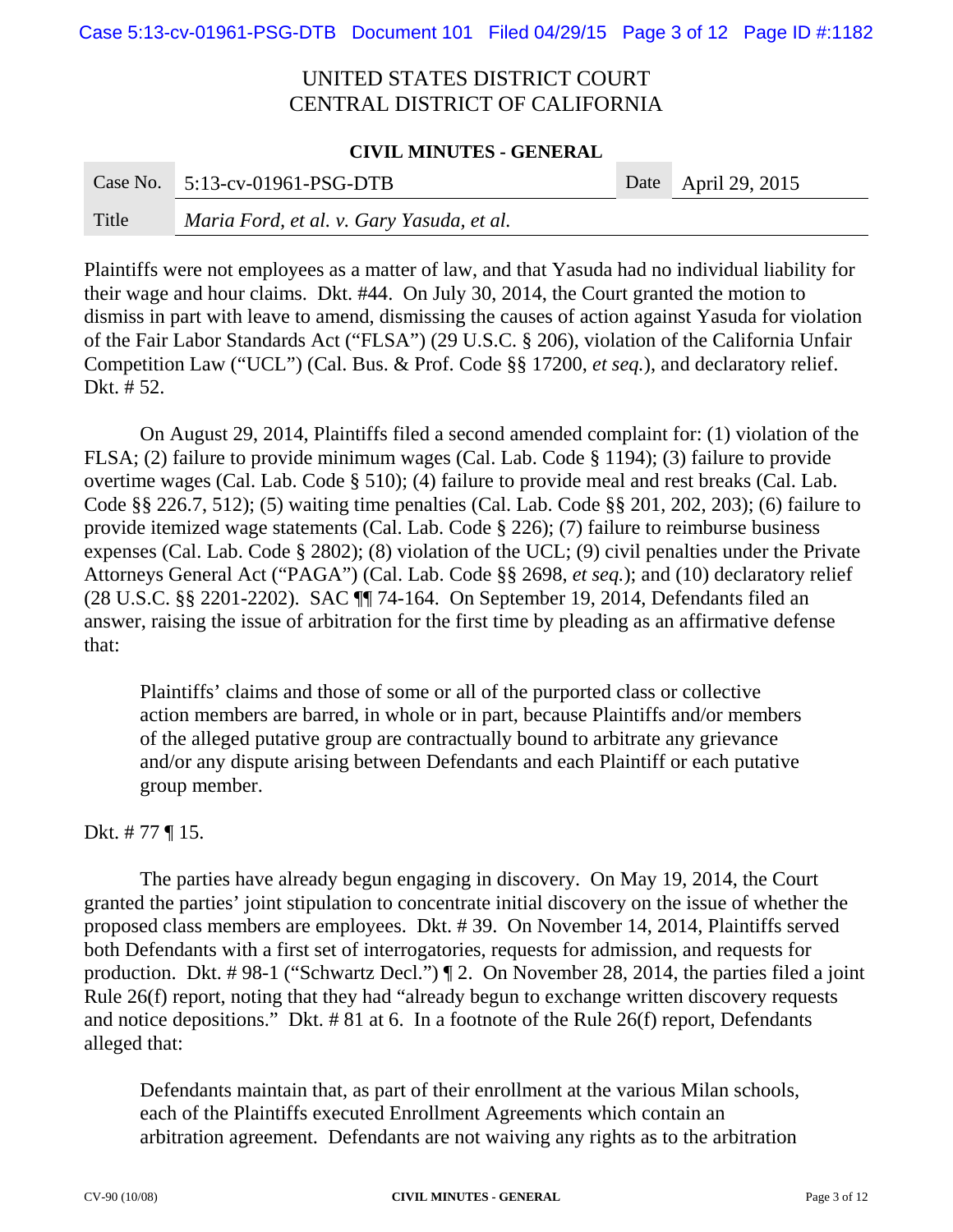#### **CIVIL MINUTES - GENERAL**

|       | Case No. $5:13$ -cv-01961-PSG-DTB         | Date April 29, 2015 |
|-------|-------------------------------------------|---------------------|
| Title | Maria Ford, et al. v. Gary Yasuda, et al. |                     |

agreements (including arbitration agreements with any putative class members).

*Id.* at 3 n.1.

The motion to compel asserts that "at the Scheduling Conference[,] Defendants stated that they were evaluating arbitration" (Dkt. 94-1 ("Mot. Memo.") at 8); Defendants do not cite to the record in support of this statement. In any event, on December 9, 2014, the Court entered a scheduling order for discovery and summary judgment briefing. Dkt. # 85. On February 25 and 26, 2015, Plaintiffs deposed two witnesses, including Yasuda. Dkt. # 98 ("Opp.") at 4. On March 20, 2015, more than 17 months after the filing of the complaint, Defendants moved to compel Plaintiffs to engage in individual arbitration. Dkt. # 94.

### **III. Legal Standard**

"The 'principal purpose' of the FAA [Federal Arbitration Act] is to 'ensur[e] that private arbitration agreements are enforced according to their terms.'" *AT&T Mobility LLC v. Concepcion*, 131 S. Ct. 1740, 1748 (2011) (citations omitted). The FAA states that written arbitration agreements "shall be valid, irrevocable, and enforceable, save upon such grounds as exist at law or in equity for the revocation of any contract." 9 U.S.C. § 2. The FAA allows "[a] party aggrieved by the alleged failure, neglect, or refusal of another to arbitrate under a written agreement for arbitration [to] petition any United States district court . . . for an order directing that such arbitration proceed in the manner provided for in such agreement." 9 U.S.C. § 4.

"Because the FAA mandates that district courts shall direct the parties to proceed to arbitration on issues as to which an arbitration agreement has been signed[,] the FAA limits courts' involvement to determining (1) whether a valid agreement to arbitrate exists and, if it does, (2) whether the agreement encompasses the dispute at issue." *Cox v. Ocean View Hotel Corp.*, 533 F.3d 1114, 1119 (9th Cir. 2008) (citation and internal quotation marks omitted). When deciding whether a valid arbitration agreement exists, courts generally apply "ordinary" state-law principles that govern the formation of contracts." *First Options of Chicago, Inc. v. Kaplan*, 514 U.S. 938, 944 (1995). Any doubts about the scope of arbitrable issues must be resolved in favor of arbitration. *Moses H. Cone Mem. Hosp. v. Mercury Constr. Corp.*, 460 U.S. 1, 24-25 (1983).

If an arbitration agreement exists and covers the dispute at issue, § 4 of the FAA "requires courts to compel arbitration 'in accordance with the terms of the agreement.'" *Concepcion*, 131 S. Ct. at 1748 (citations omitted). The court must also stay any further proceedings until the arbitration has been completed. See 9 U.S.C. § 3 ("[T]he court . . . upon being satisfied that the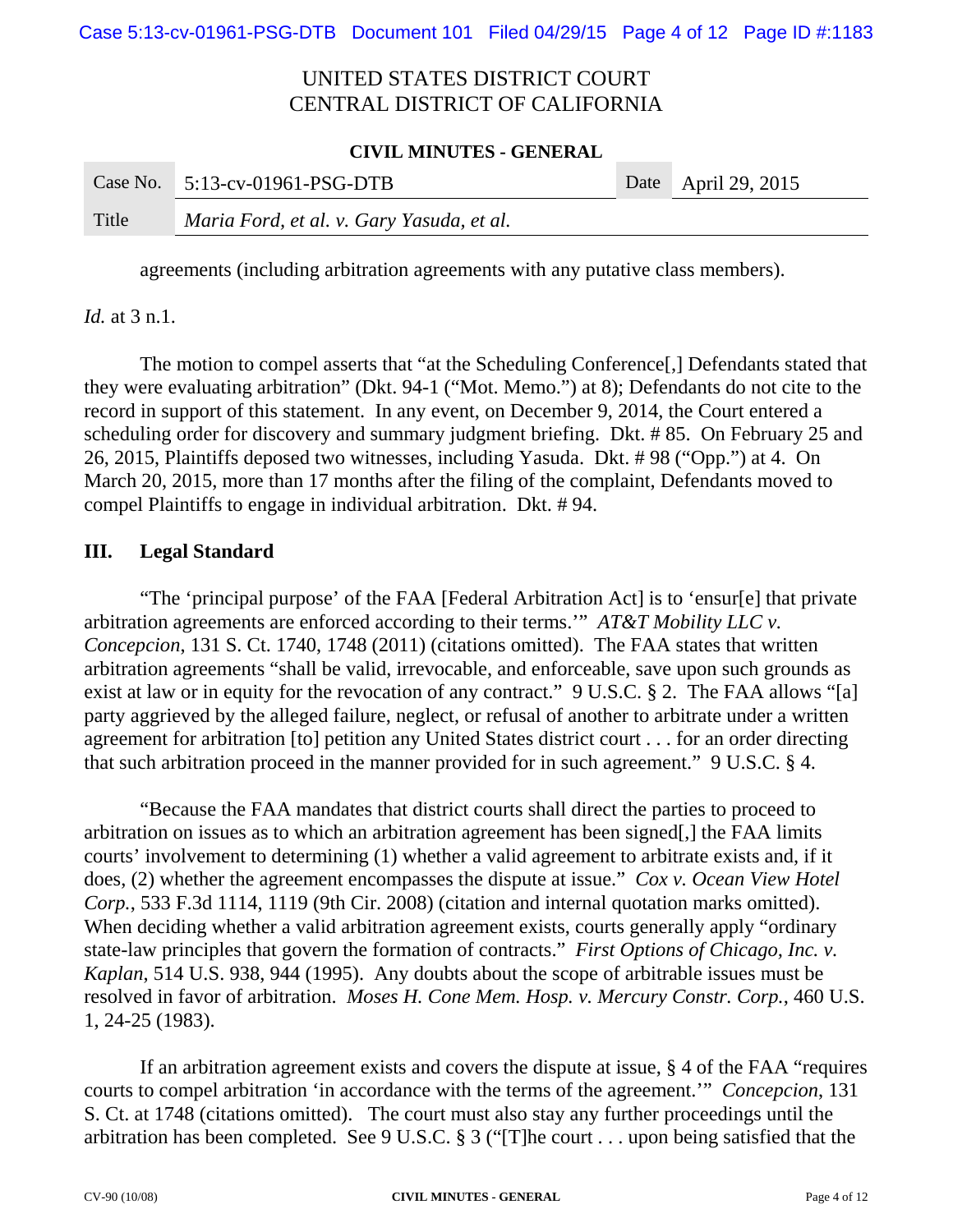#### **CIVIL MINUTES - GENERAL**

|       | Case No. $5:13$ -cv-01961-PSG-DTB         | Date April 29, 2015 |
|-------|-------------------------------------------|---------------------|
| Title | Maria Ford, et al. v. Gary Yasuda, et al. |                     |

issue involved . . . is referable to arbitration . . . shall on application of one of the parties stay the trial of the action until such arbitration has been had in accordance with the terms of the agreement.").

### **IV. Discussion**

Plaintiffs oppose the motion to compel, claiming that Defendants waived the right to enforce the agreement, and that its terms are procedurally and substantively unconscionable. Plaintiffs also contend that the agreement does not encompass the class and PAGA-based claims, and that Yasuda does not have standing to seek its enforcement. Because the Court finds that Defendants waived the right to arbitration, it does not address the remaining three arguments.

### **A. Waiver**

"In the Ninth Circuit, arbitration rights are subject to constructive waiver if three conditions are met: (1) the waiving party must have knowledge of an existing right to compel arbitration; (2) there must be acts by that party inconsistent with such an existing right; and (3) there must be prejudice resulting from the waiving party's inconsistent acts." *United Computer Sys. v. At&T Info. Sys.*, 298 F.3d 756, 765 (9th Cir. 2002) (citation omitted). The Ninth Circuit has also expressed the test as: "(1) whether the party's actions are inconsistent with the right to arbitrate; (2) whether the litigation machinery has been substantially invoked and the parties were well into preparation of a lawsuit before the party notified the opposing party of an intent to arbitrate; (3) whether a party either requested arbitration enforcement close to the trial date or delayed for a long period before seeking a stay; (4) whether a defendant seeking arbitration filed a counterclaim without asking for a stay of the proceedings; (5) whether important intervening steps [*e.g.*, taking advantage of judicial discovery procedures not available in arbitration] had taken place; and (6) whether the delay affected, misled, or prejudiced the opposing party." *Cox*, 533 F.3d at 1124 (quoting *St. Agnes Med. Ctr. v. PacifiCare of Cal.*, 31 Cal. 4th 1187, 1196 (2003)). "[W]aiver of the right to arbitration is disfavored because it is a contractual right, and thus any party arguing waiver of arbitration bears a heavy burden of proof." *Van Ness Townhouses v. Mar Indus. Corp.*, 862 F.2d 754, 758 (9th Cir. 1988) (citations omitted).

/ / / / / / /

## **1. Knowledge**

"Knowledge of a contractual right to arbitrate is imputed to the contract's drafter." *Plows v. Rockwell Collins, Inc.*, 812 F. Supp. 2d 1063, 1066 (C.D. Cal. 2011). Thus, "it cannot be said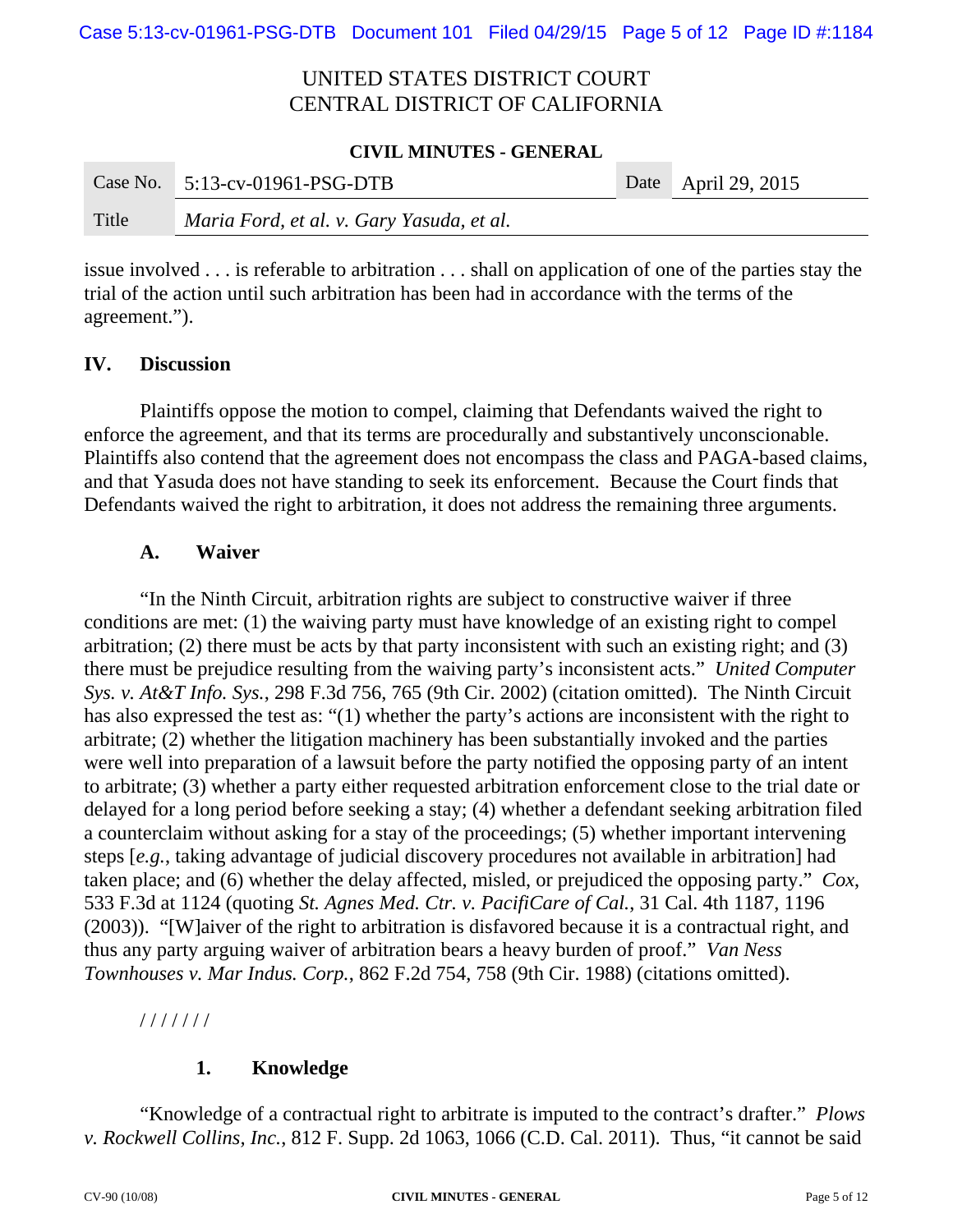#### **CIVIL MINUTES - GENERAL**

|       | Case No. $5:13$ -cv-01961-PSG-DTB         | Date April 29, 2015 |
|-------|-------------------------------------------|---------------------|
| Title | Maria Ford, et al. v. Gary Yasuda, et al. |                     |

that [a defendant] lacked knowledge of the right to compel arbitration" where "[t]he contract itself called for arbitration of disputes between [the parties]." *Hoffman Constr. Co. v. Active Erectors & Installers, Inc.*, 969 F.2d 796, 798 (9th Cir. 1992).

Here, Defendants knew of the right to compel arbitration because they drafted the agreement. Indeed, Defendants follow a practice of "hav[ing] each student sign an arbitration agreement so that any dispute with them is resolved through a non-court procedure. This is a standard procedure for each campus within Milan." Dkt. # 94-3 ("Smylie Decl.") ¶ 3. Moreover, they asserted the arbitration agreement as an affirmative defense six months before they moved to compel. Dkt. #77 ¶ 15.

It is beyond dispute that Defendants knew of the right to arbitration.

### **2. Inconsistency**

The Ninth Circuit's rulings on whether a party's actions were inconsistent with its right to arbitration have turned on the facts of the case, including whether its motion to compel would have been futile and whether it engaged in active litigation before it filed the motion. In their motion, Defendants refer to *Fisher v. A.G. Becker Paribas Inc.*, 791 F.2d 691, 695 (9th Cir. 1986), in which the Ninth Circuit held that the defendant did not waive its right to arbitration as a result of a four-year delay in filing a motion to compel because then-existing law did not support the motion, and because the defendant moved to compel as soon as the Supreme Court rendered a decision that allowed it to do so. Further, Defendants rely on *Quevedo v. Macy's, Inc.*, 798 F. Supp. 2d 1122, 1129 (C.D. Cal. 2011), in which the court found no waiver in a fouryear delay in moving to compel because "a party does not act inconsistently with the right to arbitrate by failing to seek to enforce an arbitration agreement that would be unenforceable under existing law." In reply, Defendants refer to *Lake Communications, Inc. v. ICC Corp.*, 738 F.2d 1473, 1477 (9th Cir. 1984), in which the court found no waiver because the motion to dismiss gave notice that the defendant intended to rely on an arbitration agreement.

Likewise, this circuit's other rulings on waiver of the right to arbitration have rested on facts that do not exist in the case at bar. In *Chappel v. Lab. Corp. of Am.*, 232 F.3d 719, 724 (9th Cir. 2000), the Ninth Circuit held that the defendant did not waive its right to arbitration by failing to file a motion to compel before filing a motion to dismiss in which it argued that it was not a proper defendant. The circuit observed that "[b]ecause [the defendant] was not a proper defendant, it could not have invoked the arbitration clause as a defense," and that "when Chappel amended his complaint to add . . . [a second] defendant, [that defendant] promptly filed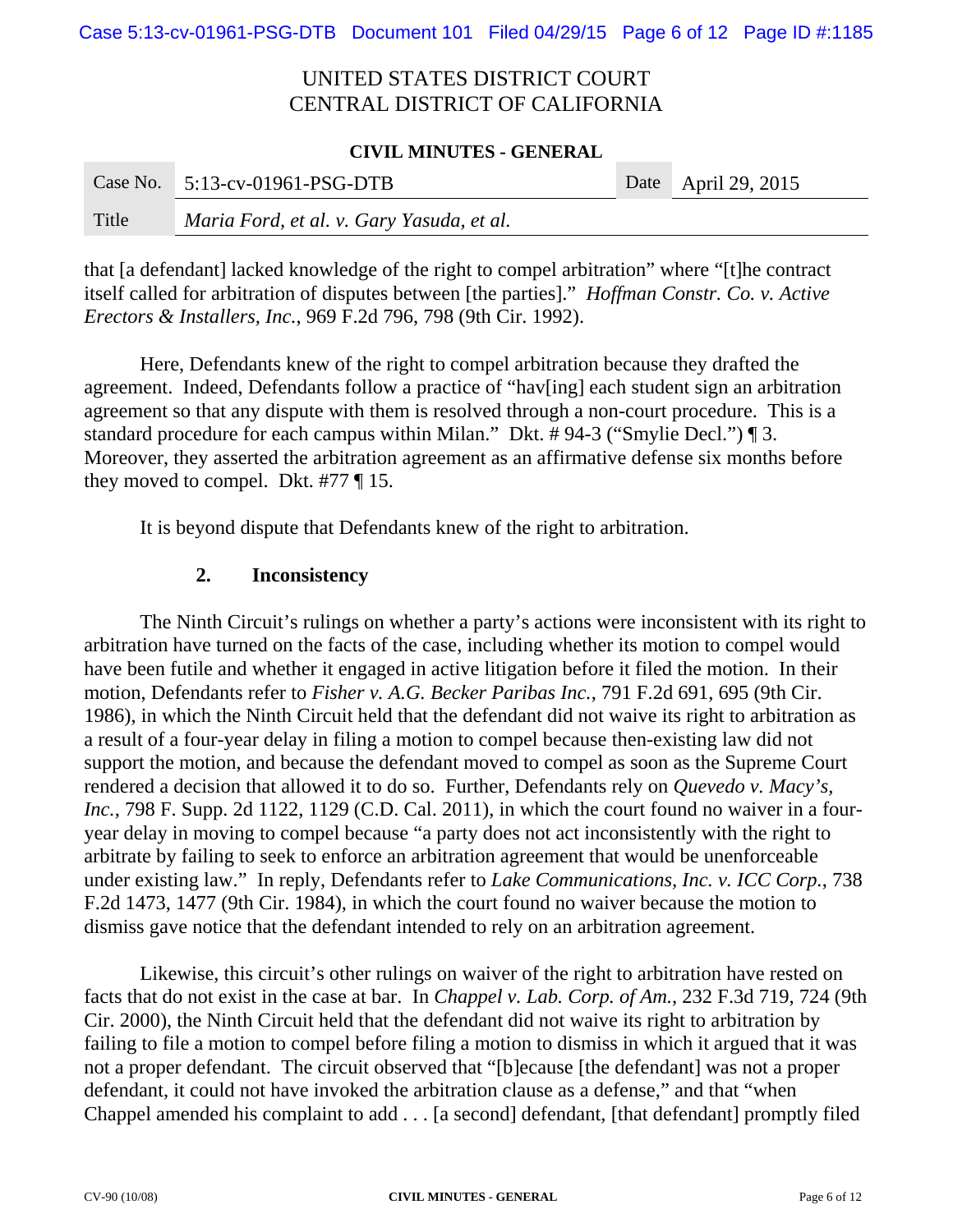#### **CIVIL MINUTES - GENERAL**

|       | Case No. $5:13$ -cv-01961-PSG-DTB         | Date April 29, 2015 |
|-------|-------------------------------------------|---------------------|
| Title | Maria Ford, et al. v. Gary Yasuda, et al. |                     |

a motion to dismiss based on the arbitration clause." *Id.* Similarly, in *United States v. Park Place Assocs.*, 563 F.3d 907, 920-21 (9th Cir. 2009), the Ninth Circuit found no waiver where a defendant that sought arbitration but lost in part asked the AAA to hold the matter in abeyance, filed suit in two courts, and later renewed its arbitration demand. The circuit explained that the defendant "has vigorously pursued its remedies, and the [plaintiff] has just as vigorously resisted its efforts at every step. [The defendant] has not abandoned its arbitration rights; it has only moved the battle from one venue to another." *Id.*

In reply, Defendants include a number of references to state and out-of-circuit federal decisions that rest on grounds which do not apply to this case. In *McConnell v. Merrill Lynch, Pierce, Fenner & Smith, Inc.*, 105 Cal. App. 3d 946, 951-52 n.2 (1980), a state court of appeal explained in a footnote that "we are not holding that the filing of a demurrer or some other motion, in addition to the complaint or answer, is all that is required to find waiver in similar situations. The trial court must still view the litigation as a whole and determine if the parties' conduct is inconsistent with a desire to arbitrate." The state court then held that the defendant *had* waived its right to arbitration because it "knew, or should have known of its arbitration rights," but nonetheless filed a notice of removal, an opposition to a class certification motion, a demurrer, and a motion to strike. In *Williams v. CIGNA Fin. Advisors*, 56 F.3d 656, 661-62 (5th Cir. 1995), the defendant "filed its motion for a stay pending arbitration as soon as it discovered that the dispute was subject to arbitration." And in *McDonnell Douglas Fin. Corp. v. Penn. Power & Light Co.*, 858 F.2d 825, 833 (2d Cir. 1988), the defendant merely "merely responded to the plaintiffs' complaints, participated in some discovery, and spoke of the possibility of seeking summary judgment," without actually doing so.

In contrast, in *Van Ness,* the Ninth Circuit held that a defendant waived its right to arbitration by waiting two years to move to compel, noting that "[a]lthough [the defendant] answered the complaints and amended complaints, and moved to dismiss the action, it did not raise the issue of arbitration in any of its pleadings." *Id.* at 756. Similarly, in *Antuna v. Am. W. Homes, Inc.*, 232 F. App'x 679 (9th Cir. 2007), the Ninth Circuit held that the defendants "waived their right to arbitrate by actively litigating their claim in state and federal court." And in *Kelly v. Pub. Util. Dist. No. 2*, 552 F. App'x 663, 663-64 (9th Cir. 2014), perhaps its most recent ruling on the waiver issue, the Ninth Circuit found waiver because the defendants "waited eleven months after the lawsuit was filed to demand arbitration, actively litigating the case in district court," during which time "[t]he parties conducted discovery and litigated motions, including a preliminary injunction and a motion to dismiss."

Numerous federal and state courts have rendered similar rulings. *See, e.g., In Re Toyota*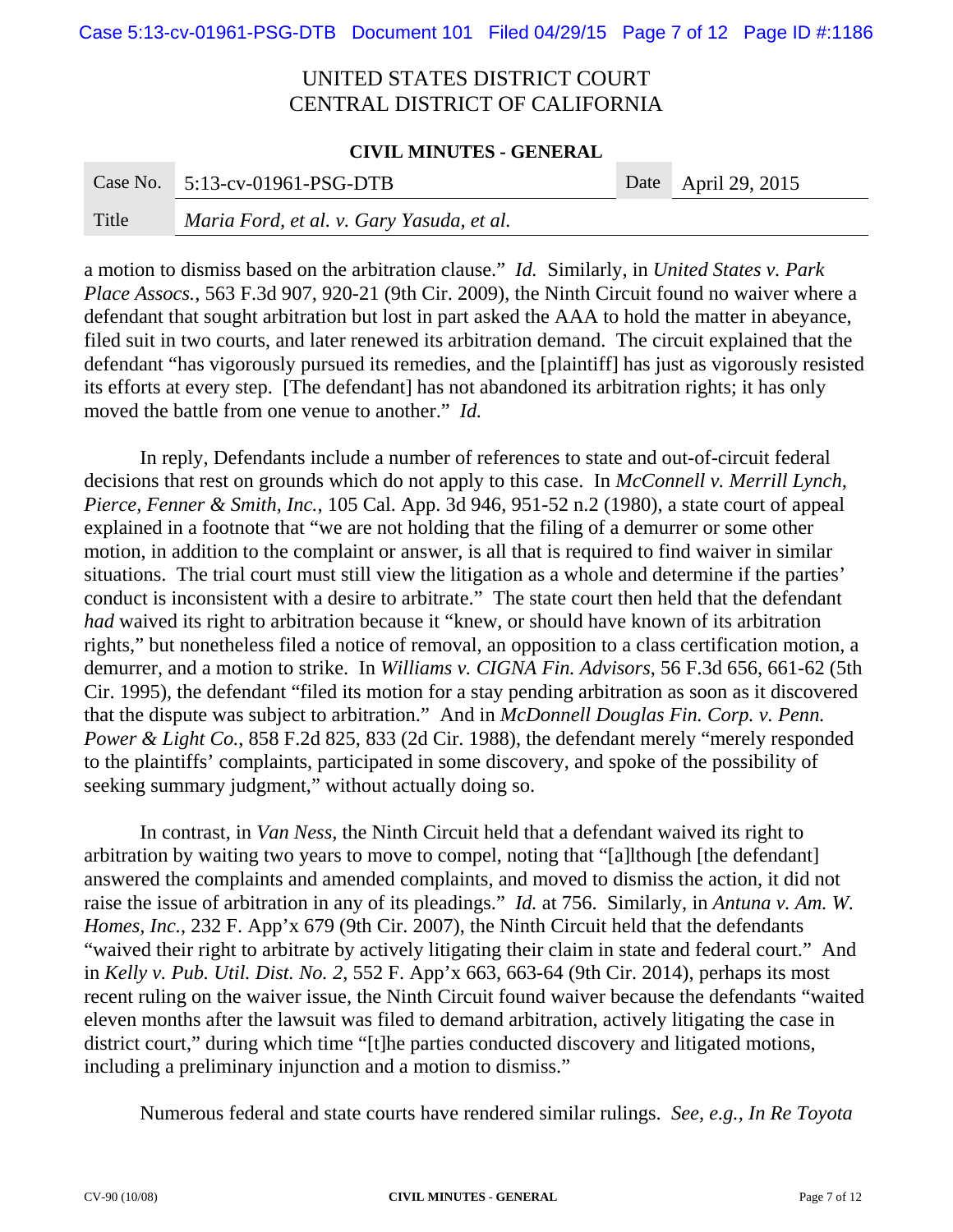#### **CIVIL MINUTES - GENERAL**

|       | Case No. $5:13$ -cv-01961-PSG-DTB         | Date April 29, 2015 |
|-------|-------------------------------------------|---------------------|
| Title | Maria Ford, et al. v. Gary Yasuda, et al. |                     |

*Motor Corp. Unintended Acceleration Mktg., Sales Practices, and Prods. Liab. Litig.*, 838 F. Supp. 2d 967, 978 (C.D. Cal. 2012) (11-month delay was inconsistent with arbitration); *Plows*, 812 F. Supp. 2d at 1068 (13-month delay was inconsistent with arbitration); *Kingsbury v. U.S. Greenfiber, LLC*, 2012 WL 2775022, at  $*6$  (C.D. Cal. 2012) (Matz, J.) (The defendant's fourmonth "delay in seeking arbitration after *Concepcion* was decided … demonstrates a conscious decision to seek judicial judgment on the merits of [the plaintiff's] class certification motion."); *Martinez v. Welk Grp., Inc.*, 2012 WL 112535 at \*3 (S.D. Cal. 2012) ("[T]here is no question that Defendants actively participated in the litigation—filing two motions to dismiss and a counterclaim, and participating in a lengthy meet and confer process."); *Guess?, Inc. v. Superior Court*, 79 Cal. App. 4th 553, 558 (2000) (A defendant that did not itself propound discovery "fully participated in the discovery process" by "objecting to [the plaintiff's] interrogatories and demands for production on a variety of grounds, but never once suggesting that discovery should be barred because this dispute had to be arbitrated.").

Like the parties in *Van Ness*, *Antuna*, *Kelly*, and other similar cases, Defendants actively litigated this case in federal court for 17 months before they filed a motion to compel. Tellingly, Defendants requested the dismissal of Plaintiffs' second amended complaint without mentioning the issue of arbitration, and instead chose to test their theories that Plaintiffs were not employees and that Yasuda was not individually liable. *See* Dkt. #44. In ruling on the motion, the Court refused to apply *Hutchison v. Clark*, 67 Cal. App. 2d 155 (1944), to hold that students of cosmetology were necessarily not employees, and thus granted the motion to dismiss *with* leave to amend. Dkt. # 52. Roughly two months after entry of that order, and 11 months since the filing of the complaint, Defendants opted to raise the arbitration agreement as an affirmative defense. Dkt. # 77 ¶ 15. Defendants then waited for six more months before moving to compel, during which time they participated in two depositions. Mot. Unlike the defendants in *Fisher*, *Chappel*, and *Park Place*, Defendants faced no precedential, procedural, or other barriers to arbitration. Indeed, to explain their delay in moving to compel, Defendants argue that they simply "focused on a motion to dismiss" — not that the motion to compel would have been futile. Mot. Memo. at 8.

Defendants' protracted silence regarding arbitration, their delay in moving to compel, and their decision to take active part in 17 months of litigation (including the resolution of a motion to dismiss) is inconsistent with a right to arbitration.

### **3. Prejudice**

In ruling on whether a party's inconsistent actions were prejudicial, courts in the Ninth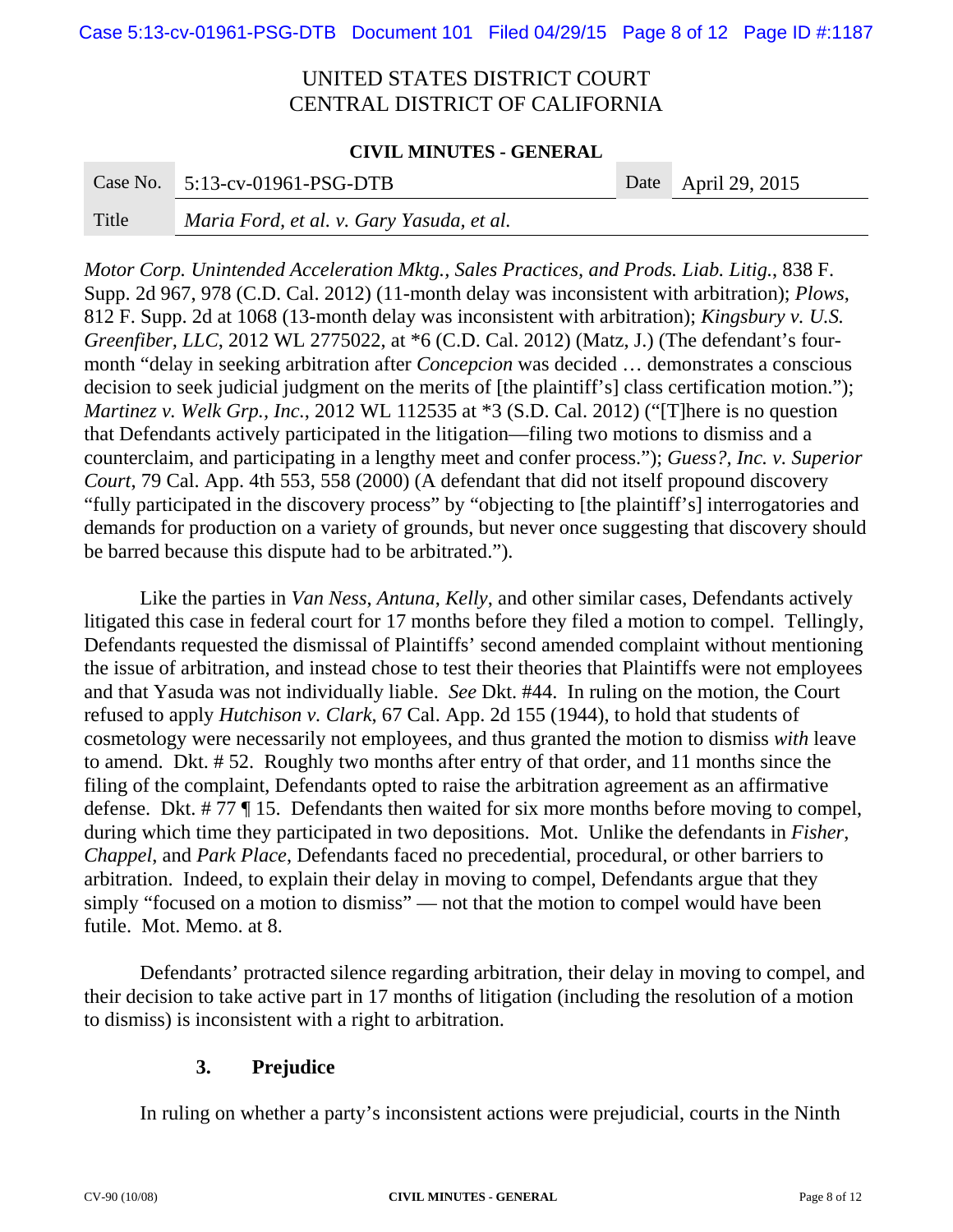#### **CIVIL MINUTES - GENERAL**

|       | Case No. $5:13$ -cv-01961-PSG-DTB         | Date April 29, 2015 |
|-------|-------------------------------------------|---------------------|
| Title | Maria Ford, et al. v. Gary Yasuda, et al. |                     |

Circuit have focused on whether the prejudice resulted from something beyond mere financial expenses, whether the parties could still benefit from the actions taken outside of arbitration, and whether the parties would be required to re-litigate matters decided on the merits by a court. Defendants cite *Quevedo* for the proposition that "[c]ourts will not find prejudice when the opponent shows only that it incurred court costs and 1ega1 expenses." 798 F. Supp. 2d at 1132. In finding an absence of prejudice, the *Quevedo* court emphasized that the defendant "has not propounded any discovery requests," that "[i]ts delay in seeking arbitration was not 'undue'" because the delay only lasted "until it became apparent that it could enforce the arbitration agreement in full," and that "there is no indication that the delay resulted in any lost evidence." *Id.* Likewise, in *Fisher* and *Park Place*, the Ninth Circuit held that a delay in moving to compel was not prejudicial merely because the parties had engaged in discovery. *Fisher*, 791 F.2d at 697; *Park Place*, 563 F.3d at 920-21. Since only a portion of the claims were subject to arbitration, the parties could still use that discovery to litigate the non-arbitrable claims. *Id.*

The five Ninth Circuit cases cited in reply also miss the mark. In *Richards v. Ernst & Young, LLP*, 744 F.3d 1072, 1074-75 (9th Cir. 2013), *cert. denied* 135 S. Ct. 355 (2014), the Ninth Circuit found that a plaintiff did not experience any prejudice when the district court granted a motion to dismiss without prejudice, reasoning that the district court's order did not dispose of his claims on the merits. In contrast, Plaintiffs would be prejudiced by the need to relitigate this Court's grant of dismissal because the order resolved a crucial issue in their favor when it rejected the assertion that students of cosmetology were necessarily not employees. In *Brown v. Dillard's, Inc.*, 430 F.3d 1004, 1012-13 (9th Cir. 2005) (emphasis added), this circuit had "no trouble concluding that the delay and costs incurred by [the plaintiff] *are* prejudicial" where the plaintiff "chose to arbitrate" and "was rebuffed by [the defendant]." In *Sovak v*. *Chugai Pharm. Co.*, 280 F.3d 1266, 1270 (9th Cir. 2002), this circuit observed that the plaintiff "has made no attempt . . . to articulate how he was prejudiced." And in *ATSA of Cal., Inc. v. Cont'l Ins. Co.*, 702 F.2d 172, 175 (9th Cir. 1983), and *Britton v. Co-op Banking Grp.*, 916 F.2d 1405, 1412-1413 (9th Cir. 1990), the defendants did not move to dismiss at all. Instead, the defendant in *ATSA* asserted the arbitration agreement as an affirmative defense in an answer, and the defendant in *Britton* sought to avoid the need to engage discovery and moved for a stay of the action, in forma pauperis status, and a court-appointed attorney.

The state and out-of-circuit federal cases cited in reply are likewise not on point. Like the circuit in *Richards*, the court of appeal in *Groom v. Health Net*, 82 Cal. App. 4th 1189, 1194-95 (2000), denied that the plaintiffs were prejudiced by the grant of a motion to dismiss on two grounds for relief because those grounds were mere alternative legal theories based on facts that had not been litigated, and because "the superior court's opinion as to the legal validity of those theories will not be binding on the arbitrator." In *Gloster v. Sonic Auto., Inc.*, 226 Cal. App. 4th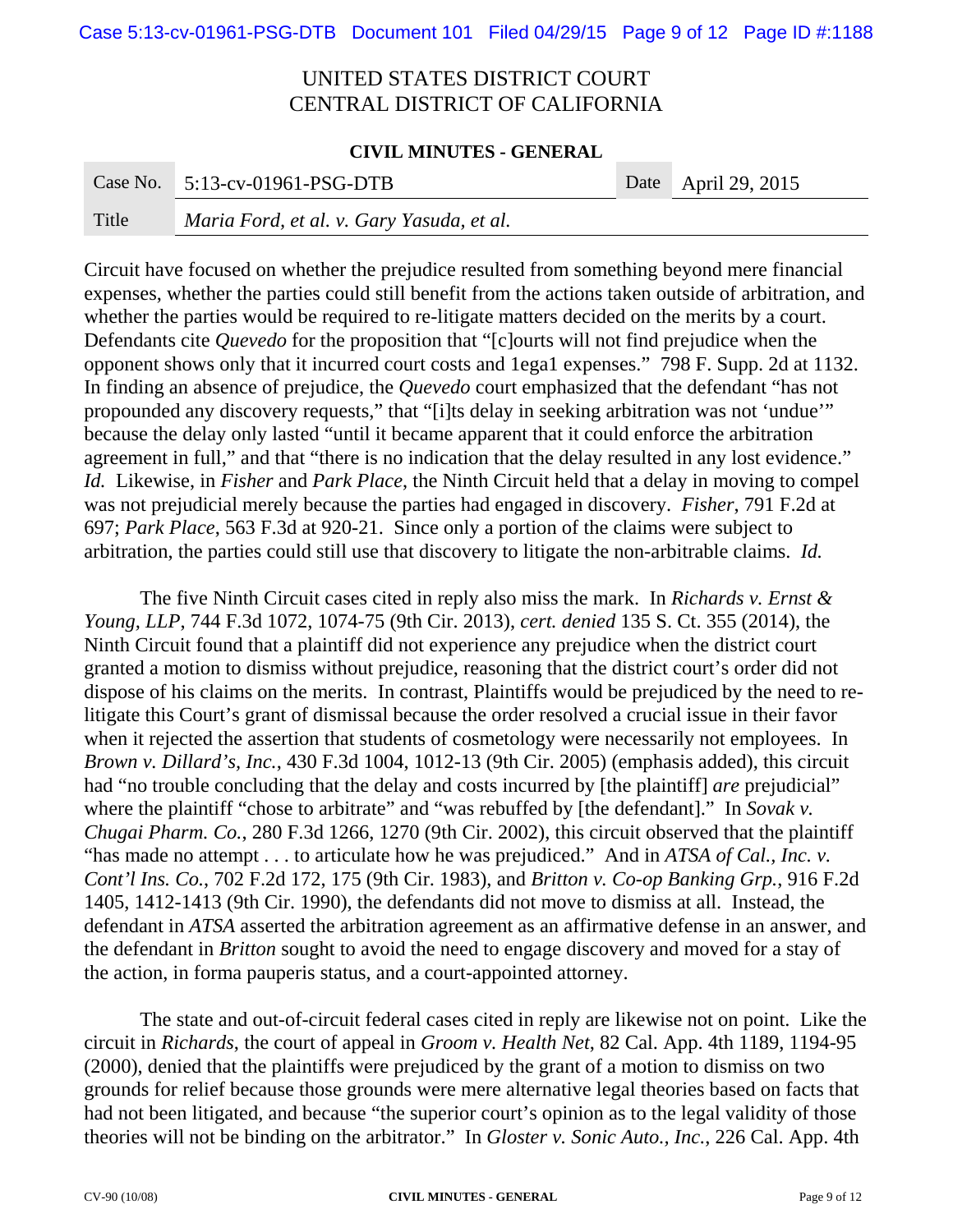## UNITED STATES DISTRICT COURT Case 5:13-cv-01961-PSG-DTB Document 101 Filed 04/29/15 Page 10 of 12 Page ID #:1189

# CENTRAL DISTRICT OF CALIFORNIA

#### **CIVIL MINUTES - GENERAL**

|       | Case No. $5:13$ -cv-01961-PSG-DTB         | Date April 29, 2015 |
|-------|-------------------------------------------|---------------------|
| Title | Maria Ford, et al. v. Gary Yasuda, et al. |                     |

438, 449-50 (2014), the defendants "consistently asserted their intention to arbitrate . . . in communications with [plaintiff] and his counsel even before the litigation was filed," reasonably awaited the results of a co-defendant's demurrer that "would have simplified the analysis," and "filed no motions or discovery requests of their own" in the meantime. In *Gear v. Webster*, 258 Cal. App. 2d 57, 64 (1968), the demurrers "did not touch the basic issues in the case." Indeed, the second demurrer alleged "that disputes [had to] be arbitrated." Finally, in *Salerno v. Aetna Life Ins. Co.*, 1996 U.S. App. LEXIS 5587, 3-4 (2d Cir. N.Y. Mar. 26, 1996), the defendant did not move to dismiss. Further, it was ordered to reimburse the plaintiff for \$2,000 in deposition costs undertaken while it delayed in moving to compel.

In contrast, in *Hoffman*, 969 F.2d at 798-99, the Ninth Circuit held that prejudice from a 13-month delay was "apparent" as a result of the "staleness of the claim, and more importantly, the subjection of [the plaintiff] to the litigation process in State Court, the discovery process, the expense of litigation, and the judgment for \$ 679,434.76." Similarly, in *Kelly*, 552 F. App'x at 663-64, the Ninth Circuit held that the plaintiffs "would be prejudiced by compelling them to arbitrate their claims" after 11 months of litigation because "[a] late shift to an arbitrator would force the parties to bear the expense of educating arbitrators," "threaten to require the [plaintiffs] to relitigate matters decided by the district judge," and "waste the time and money spent by the [plaintiffs] in federal court." The Ninth Circuit highlighted that "[a] party that is aware that it has a right to compel arbitration of a dispute cannot wait to exercise that right until the parties have expended a significant amount of time and money to litigate that dispute in federal court. This is especially true where the untimely exercise of an arbitration clause would allow a party to evade future rulings of a federal judge which it fears will be unfavorable." *Id.*

Other courts offered similar opinions. *See Van Ness*, 862 F.2d at 759 (The plaintiffs "relied to their detriment on [a defendant's] failure to move for arbitration of the arbitrable claims" for two years.); *MC Asset Recovery LLC v. Castex Energy, Inc. (In re Mirant Corp.)*, 613 F.3d 584, 591 (5th Cir. 2010) (The defendant "waited eighteen months before moving to compel arbitration while it attempted to obtain a dismissal with prejudice from the district court . . . . A party cannot keep its right to demand arbitration in reserve indefinitely while it pursues a decision on the merits before the district court."); *Steiner v. Horizon Moving Sys., Inc.*, 2008 WL 4822774, at \*3 (C.D. Cal. Oct. 30, 2008) ("Plaintiff's delay constitutes prejudice. Plaintiff chose to bring the lawsuit in this Court and to litigate her claims instead of seeking relief through the arbitration process; only now, after over a year of litigation, and after her Motion for Remand was denied, does she seek arbitration.").

Here, Defendants failed to move to compel for 17 months: *i.e.*, for approximately six months longer than the parties in *Hoffman*, *Kelly*, and *Steiner.* It is true that Defendants have not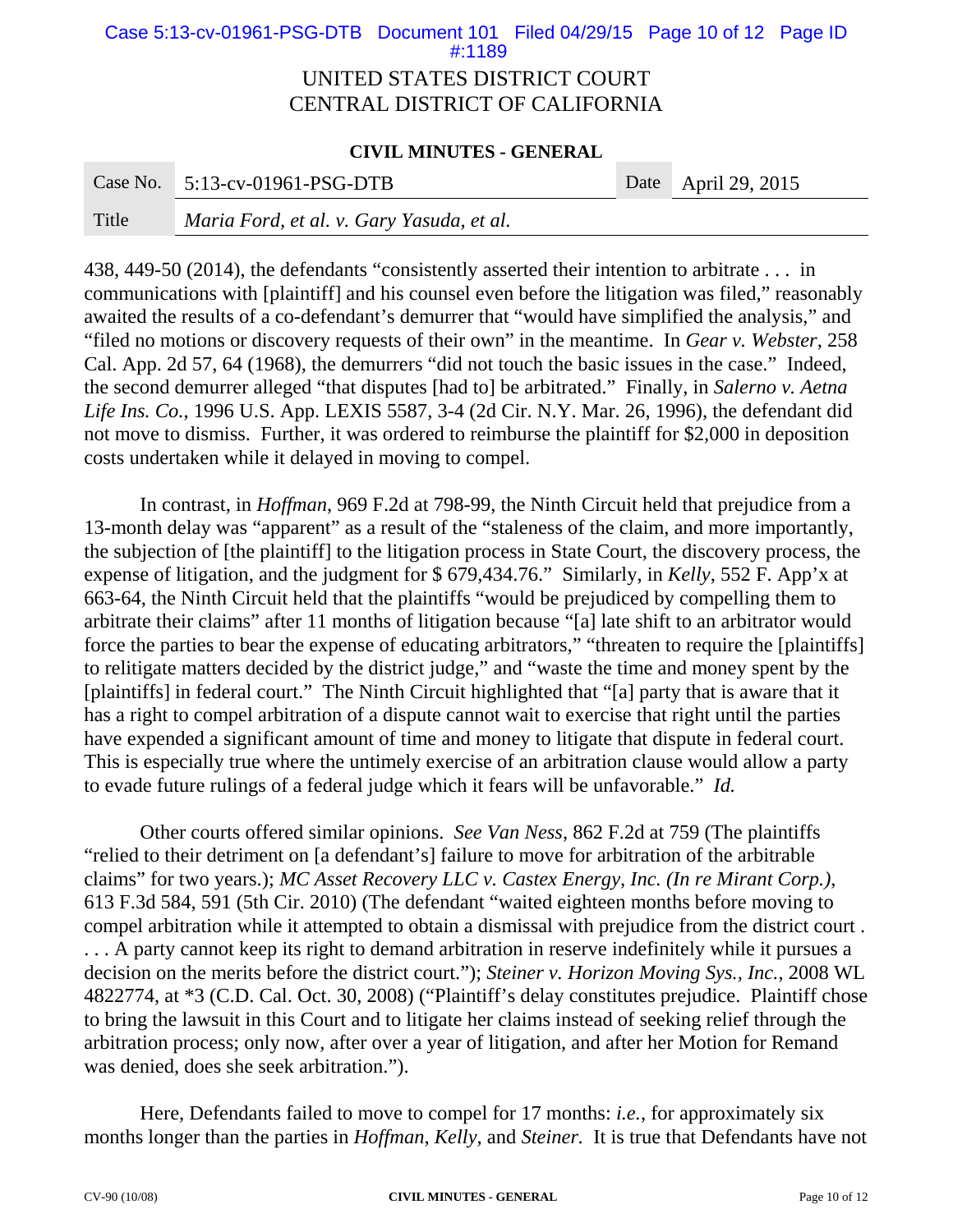## UNITED STATES DISTRICT COURT Case 5:13-cv-01961-PSG-DTB Document 101 Filed 04/29/15 Page 11 of 12 Page ID #:1190

# CENTRAL DISTRICT OF CALIFORNIA

#### **CIVIL MINUTES - GENERAL**

|       | Case No. $5:13$ -cv-01961-PSG-DTB         | Date   April 29, 2015 |
|-------|-------------------------------------------|-----------------------|
| Title | Maria Ford, et al. v. Gary Yasuda, et al. |                       |

propounded any discovery or caused the loss of evidence. However, their delay was undue because they faced no barrier to moving to compel at the outset of this action, and (at least under Defendants' theory that the entirety of the action is arbitrable) the parties cannot profit from actions taken outside of arbitration to continue to litigate the non-arbitrable claims. More importantly, compelling arbitration would "require [plaintiffs] to relitigate matters decided by the district judge" in ruling on the motion to dismiss. Further, it would "allow [Defendants] to evade future rulings of [the] federal judge which it fears will be unfavorable": *i.e.*, rulings based on the order that "Milan's students may be properly classified as its employees, if they are within the definition of 'employment' established by the IWC." Dkt. #52 at 6.

A party's "belated attempt to use arbitration as a method of forum shopping is prejudicial" to its opponent. *Steiner*, 2008 WL 4822774, at \*3; *see, e.g.*, *St. Mary's Med. Ctr. Of Evansville, Ind. v. Disco Aluminum Prods. Co.*, 969 F.2d 585, 589 (7th Cir. 1992) ("A party may not normally submit a claim for resolution in one forum and then, when it is disappointed with the result in that forum, seek another forum."); *Kramer v. Hammond*, 943 F.2d 176, 179 (2nd Cir. 1991) ("Prejudice can be substantive, such as when a party loses a motion on the merits and then attempts, in effect, to relitigate the issue by invoking arbitration."); *Jones Motor Co. v. Chauffeurs, Teamsters & Helpers Local Union*, 671 F.2d 38, 43 (1st Cir. 1982) ( "[T]o require that parties go to arbitration despite their having advanced so far in court proceedings before seeking arbitration would often be unfair, for it would effectively allow a party sensing an adverse court decision a second chance in another forum."). As held in *In re Mirant*:

[Defendant] moved to compel arbitration only after the district court had partially denied its . . . motion to dismiss, despite being fully aware of its right to compel arbitration from the outset. We are not convinced that [Defendant], having learned that the district court was not receptive to its arguments, should be allowed a second bite at the apple through arbitration . . . . To hold otherwise would encourage litigants to delay moving to compel arbitration until they could ascertain how the case was going in federal district court . . . . In essence, [Defendant] attempted to play 'heads I win, tails you lose,' which is the worst possible reason for failing to move for arbitration sooner than it did.

613 F.3d at 590 (internal citations and quotation marks omitted).

Granting the motion to compel after 17 months of litigation and a ruling at least partly in favor of Plaintiffs on the motion to dismiss would result in prejudice. Defendants therefore satisfy all the prongs for waiver of the right to arbitration.